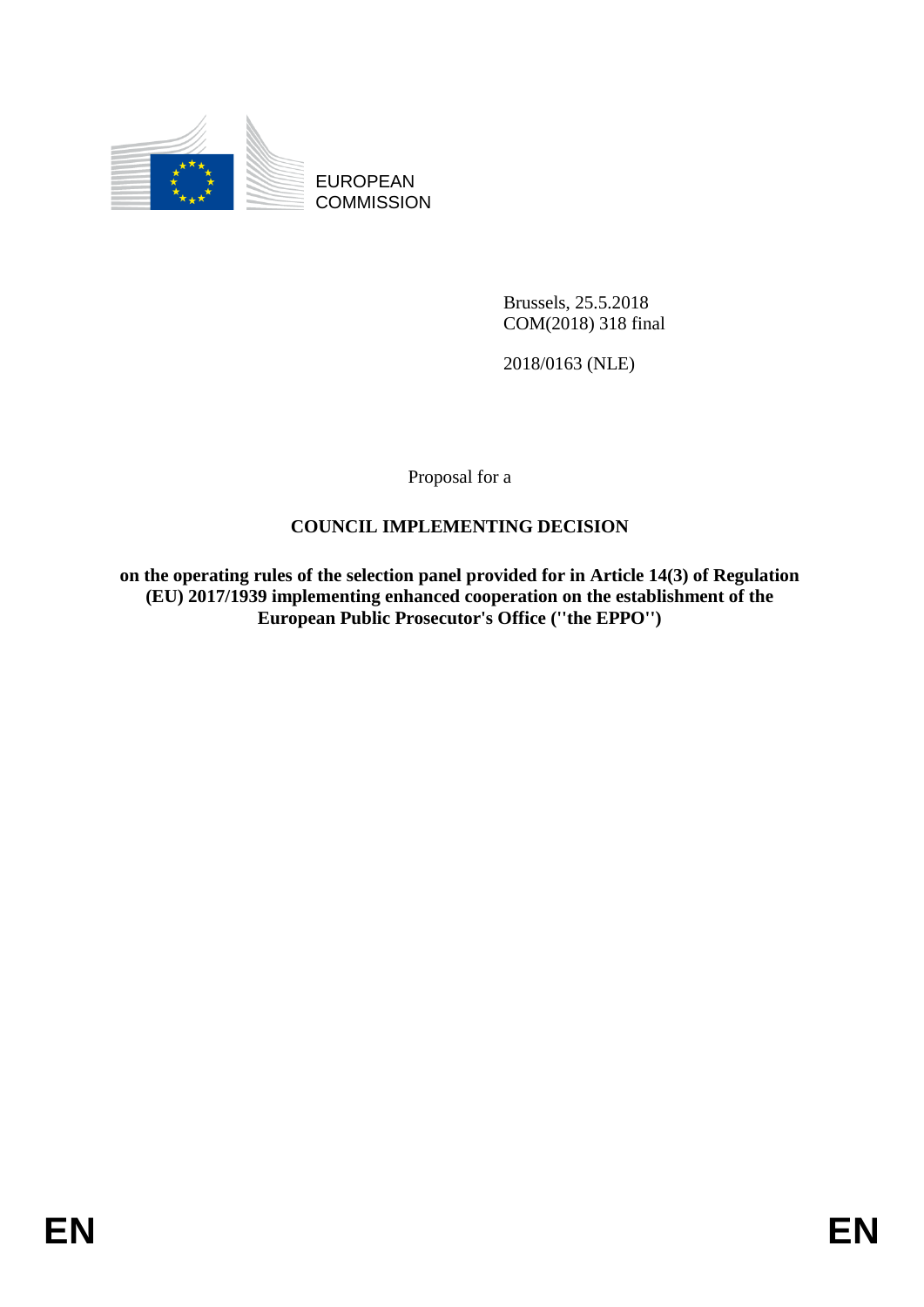### **EXPLANATORY MEMORANDUM**

### **1. CONTEXT OF THE PROPOSAL**

### **• Reasons for and objectives of the proposal**

Council Regulation (EU) 2017/1939 implementing enhanced cooperation on the establishment of the European Public Prosecutor's Office ('EPPO') was adopted on 12 October 2017 and entered into force on 20 November 2017. In accordance with Article 20 of that Regulation, the Commission is responsible for the establishment and initial administrative operation of the EPPO, until the EPPO has the capacity to implement its own budget. The Commission is undertaking all necessary efforts to ensure a swift setting up of the EPPO. In line with Article 120 of the Regulation and following a build-up phase of three years, the Commission aims at having the EPPO operational by the end of 2020.

A key aspect in getting the EPPO up and running concerns the selection and appointment of its staff, in particular the European Chief Prosecutor and European Prosecutors. In order to select the European Chief Prosecutor and European Prosecutors of the EPPO, Article 14(3) of Regulation (EU) 2017/1939 provides that the Council shall establish the selection panel's operating rules and shall adopt a decision appointing its members on a proposal from the Commission. For this purpose, the Commission is proposing a Council Implementing Decision with in Annex the selection panels' operating rules.

The selection panel will have the main task to draw up a shortlist of qualified candidates for the position of European Chief Prosecutor before his/her appointment by the European Parliament and Council and to provide a reasoned opinion on the qualifications of candidates for European Prosecutors before their appointment by the Council. The operating rules proposed by the Commission ensure that the selection panel will be able to perform its tasks as efficiently as possible. The Annex therefore includes rules on the tasks, composition, secretariat and decision-making procedures of the selection panel, as well as rules on the ranking of candidates, financial provisions, the processing of personal data and the language regime of the selection panel.

### **• Consistency with existing policy provisions in the policy area**

The establishment of the EPPO is foreseen by Article 86 TFEU. The EPPO will be the first EU body with criminal investigation and prosecution powers into crimes affecting the financial interests of the Union and will be a completely new actor in the European judicial landscape. The EPPO is expected to lead to a more consistent and effective prosecution policy for crimes affecting the EU budget, resulting in a greater number of prosecutions, convictions and a higher level of recovery of fraudulently lost Union funds.

By submitting this proposal for a Council Implementing Decision with in Annex, the selection panel's operating rules, the Commission is complying with its obligation under Article 14(3) of Council Regulation 2017/1939. This proposal will allow for commencing with the required selection and appointment procedures of the EPPO's European Chief Prosecutor and European Prosecutors. This proposal is therefore fully consistent with existing policy provisions in the respective policy area.

## **• Consistency with other Union policies**

This initiative is consistent with other Union policies and legislative developments aimed at strengthening the protection of the Union's financial interests.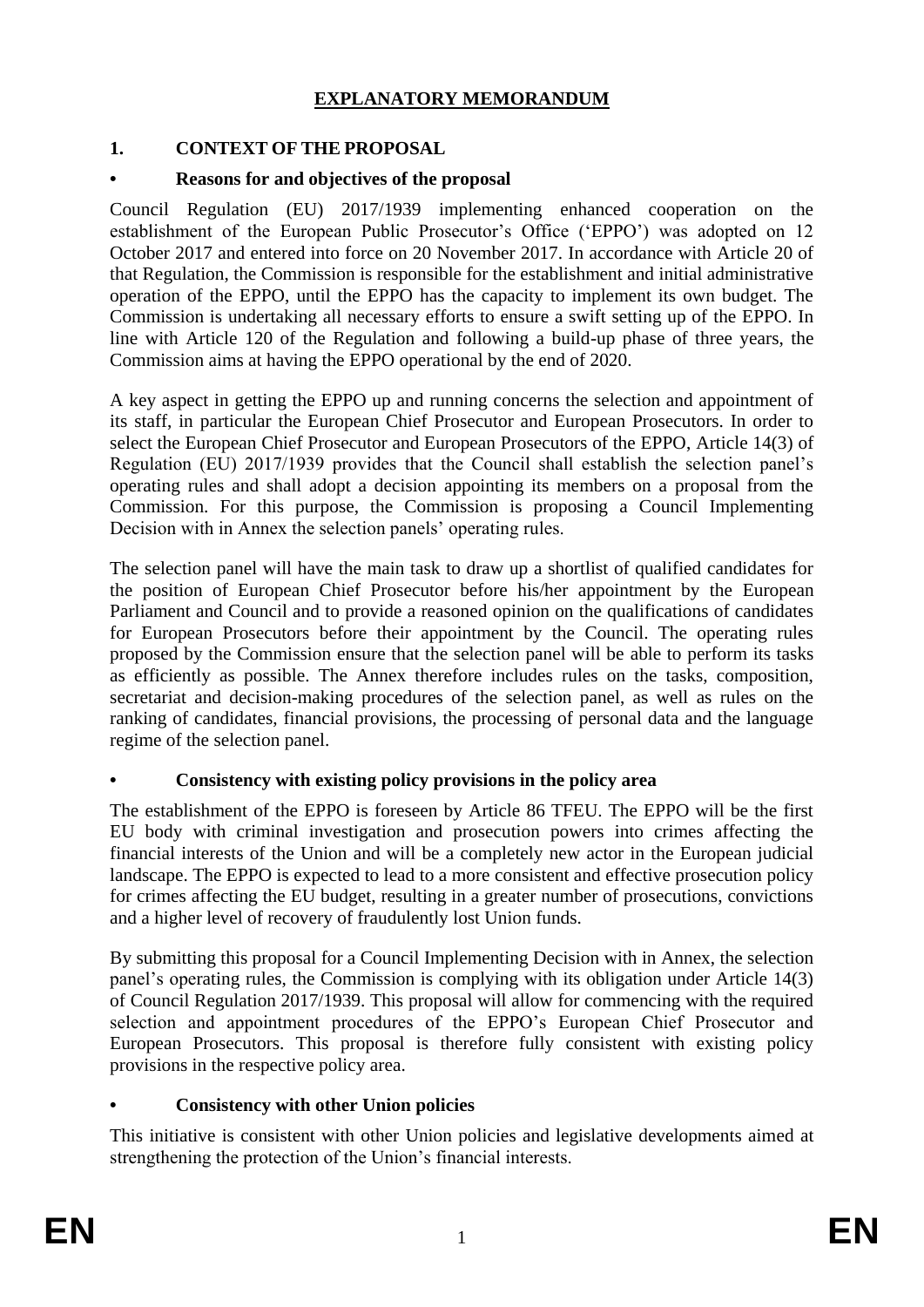## **2. LEGAL BASIS, SUBSIDIARITY AND PROPORTIONALITY**

### **• Legal basis**

The proposal is based on Article 291 TFEU in conjunction with Article 14(3) and 16(2) of Council Regulation (EU) 2017/1939.

### **• Subsidiarity (for non-exclusive competence)**

In accordance with Article 14(3) of Council Regulation 2017/1939, the Commission is legally required to submit a proposal for the selection panel's operating rules. This proposal is essential to ensure that the selection panel will be able to perform its tasks as efficiently as possible in order to swiftly select and appoint the European Chief Prosecutor and European Prosecutors of the EPPO.

## **• Proportionality**

This proposal is limited to what is necessary in order to attain the proposed objectives, and is therefore compliant with the principle of proportionality. This proposal is directly linked to the entry into force of Council Regulation (EU) 2017/1939 and essential in ensuring a swift setting up of the EPPO.

### **3. RESULTS OF EX-POST EVALUATIONS, STAKEHOLDER CONSULTATIONS AND IMPACT ASSESSMENTS**

Given the targeted and limited nature of this proposal, and the fact that it complies with the obligation put on the Commission in Article 14(3) of Council Regulation 2017/1939, ex-post evaluations, stakeholder consultations and an impact assessment were not carried out.

## **4. BUDGETARY IMPLICATIONS**

This proposal outlines in point VIII of the Annex that the Members of the selection panel required to travel away from their place of residence in order to carry out their duties shall be entitled to reimbursement of their expenses and an allowance in accordance with Article 9 of Council Regulation 2016/300. The corresponding expenditure shall be borne by the Council.

The Commission will be responsible for the panel's secretariat and provide for the necessary administrative support for the working of the panel. These tasks will not have financial implications.

## **5. OTHER ELEMENTS**

## **• Implementation plans and monitoring, evaluation and reporting arrangements**

Given the nature of this measure, there is no need for implementation.

## **• Explanatory documents (for directives)**

This proposal does not require Explanatory Documents on the transposition.

## **• Detailed explanation of the specific provisions of the proposal**

Point I sets out the tasks of the selection panel, in line with Article 14(3) and 16(2) of Council Regulation 2017/1939.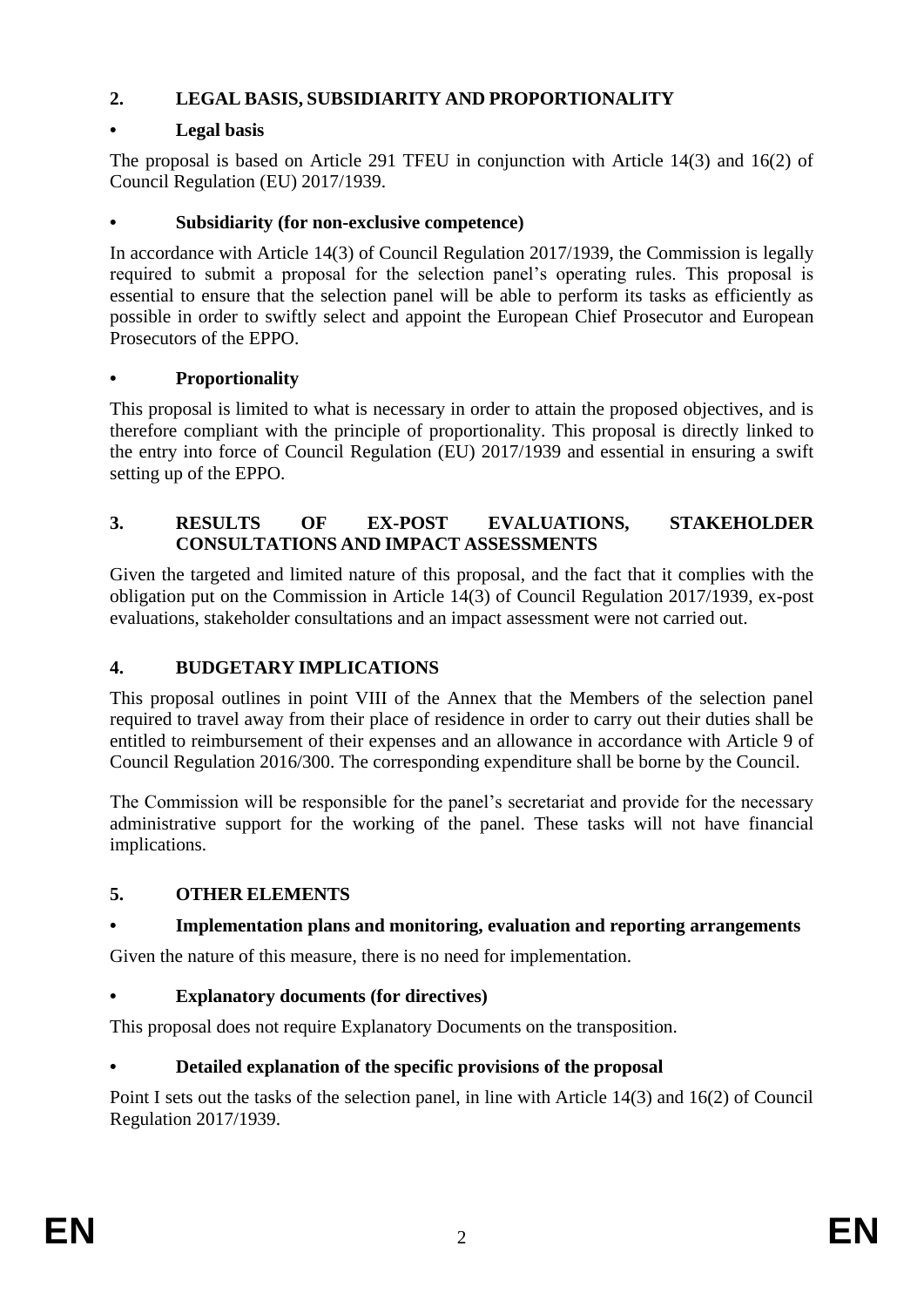Point II describes the composition of the selection panel and the term of office of the members of the panel. In accordance with Article 14(3) of Council Regulation 2017/1939, the selection panel will be comprised of former members of the Court of Justice and the Court of Auditors, former national members of Eurojust, members of national supreme courts, high level prosecutors and lawyers of recognised competence. This point clarifies that the members of the selection panel shall at least meet one of the abovementioned criteria at the time of their appointment. Point 2 further explains that the members of the selection panel shall be appointed by the Council for a period of four years. In addition, this point provides for rules on the replacement of members before expiry of their term.

Point III foresees rules on the chair and secretariat of the selection panel. This point explains that the Commission is responsible for the panel's secretariat and sets out the tasks of the secretariat.

Point IV provides for rules on the deliberations of the selection panel.

Point V explains that all applications for the position of European Chief Prosecutor and nominations for the position of European Prosecutors will be referred to the selection panel. In addition, point V foresees the possibility for the selection panel to request applicants or governments of nominating Member States for additional information.

Point VI sets out the applicable appointment procedures for the European Chief Prosecutor as well as the European Prosecutors. As regards the European Chief Prosecutor, this point outlines that the selection panel will review the applications with regard to the requirements set out in Article 14(2) of Regulation 2017/1939, as further specified in the vacancy notice. The selection panel will rank the candidates who fulfil the requirements and will hear a sufficient number of the highest ranked candidates. Applicants who do not fulfil the eligibility requirements or who are not invited to be heard by the panel will be informed of the reasons. As regards the European Prosecutors, this point describes that the panel will review the nominations with regard to the requirements set out in Article 16(1) of Council Regulation 2017/1939 and hear the candidates nominated.

Point VII follows up on the procedure laid down in Point VI and includes that the selection panel will draw up a shortlist of three to five candidates for the position of the European Chief Prosecutor, which will be submitted to the European Parliament and the Council. The candidates who are not placed on the shortlist will be informed of the reasons and may submit a complaint to the Council in accordance with Article 90(2) of the Staff Regulations. While the selection panel will rank the candidates according to their qualifications and experience, this ranking will not be binding on the European Parliament and the Council. As regards the position of European Prosecutor, the selection panel will formulate an opinion on the candidates' qualifications to perform the duties of European Prosecutors and expressly state whether or not a candidate fulfils the conditions in Article 16(1) of Regulation 2017/1939. While the selection panel will rank the candidates according to their qualifications and experience, this ranking will not be binding on the Council. This point also provides for rules in the situation that nominated candidates for the position of European Prosecutor do not fulfil the required conditions.

Point VIII sets out the financial provisions. The members of the selection panel who are required to travel away from their place of residence in order to carry out their tasks will be entitled to reimbursement of their expenses and an allowance in accordance with Article 9 of Council Regulation (EU) 2016/300. The corresponding expenditure is to be borne by the Council.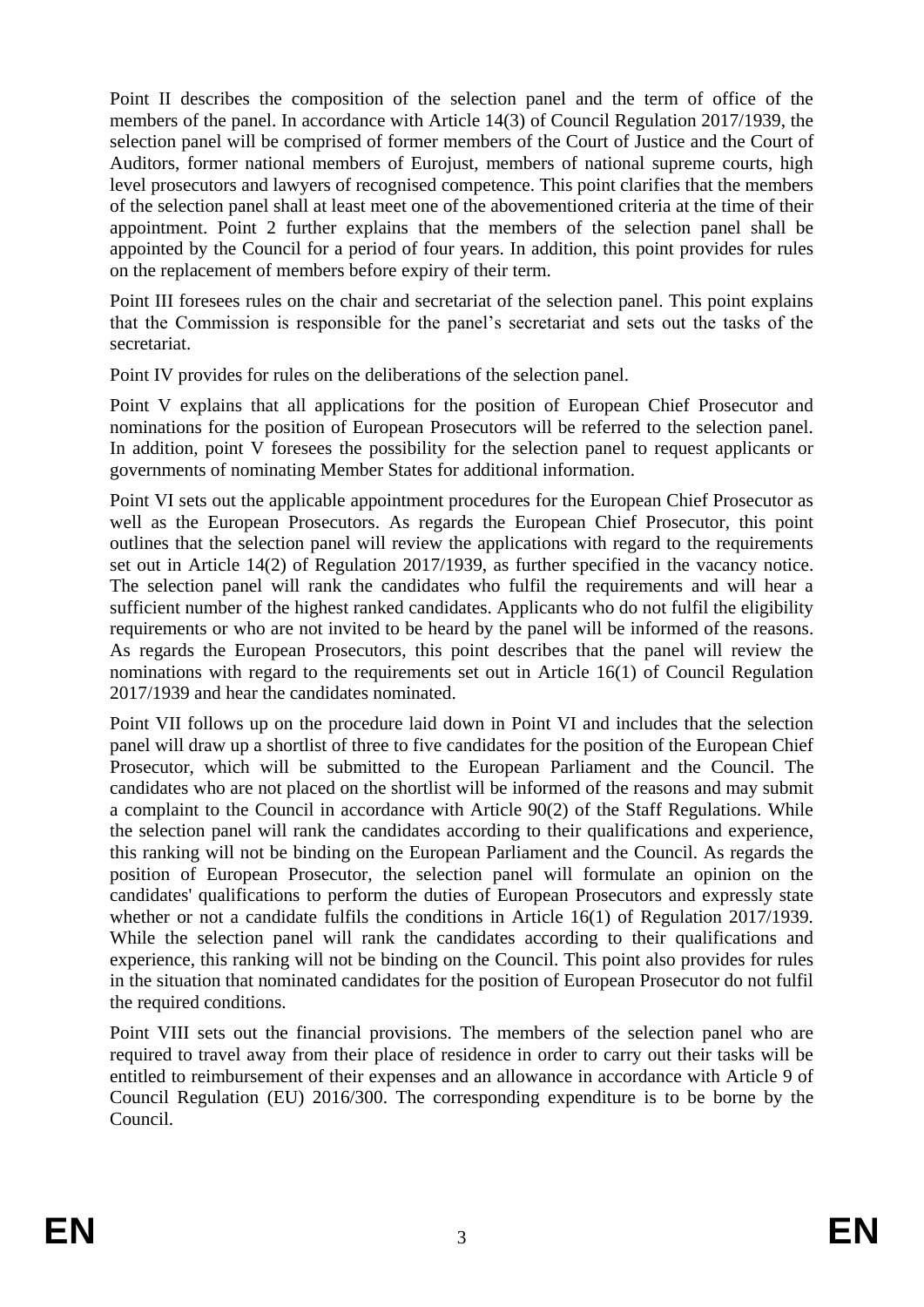Point IX regulates that the processing of personal data in the context of the work of the selection panel shall take place under the responsibility of the Commission in accordance with Regulation (EC) No 45/2001. This point further ensures that the rules applicable to the security of and access to information processed in the context of the work of the selection panel shall be those applicable to the Commission.

Point X sets out the language regime of the selection panel and stipulates that the panel, upon proposal of its chair, will determine the language regime for its deliberations.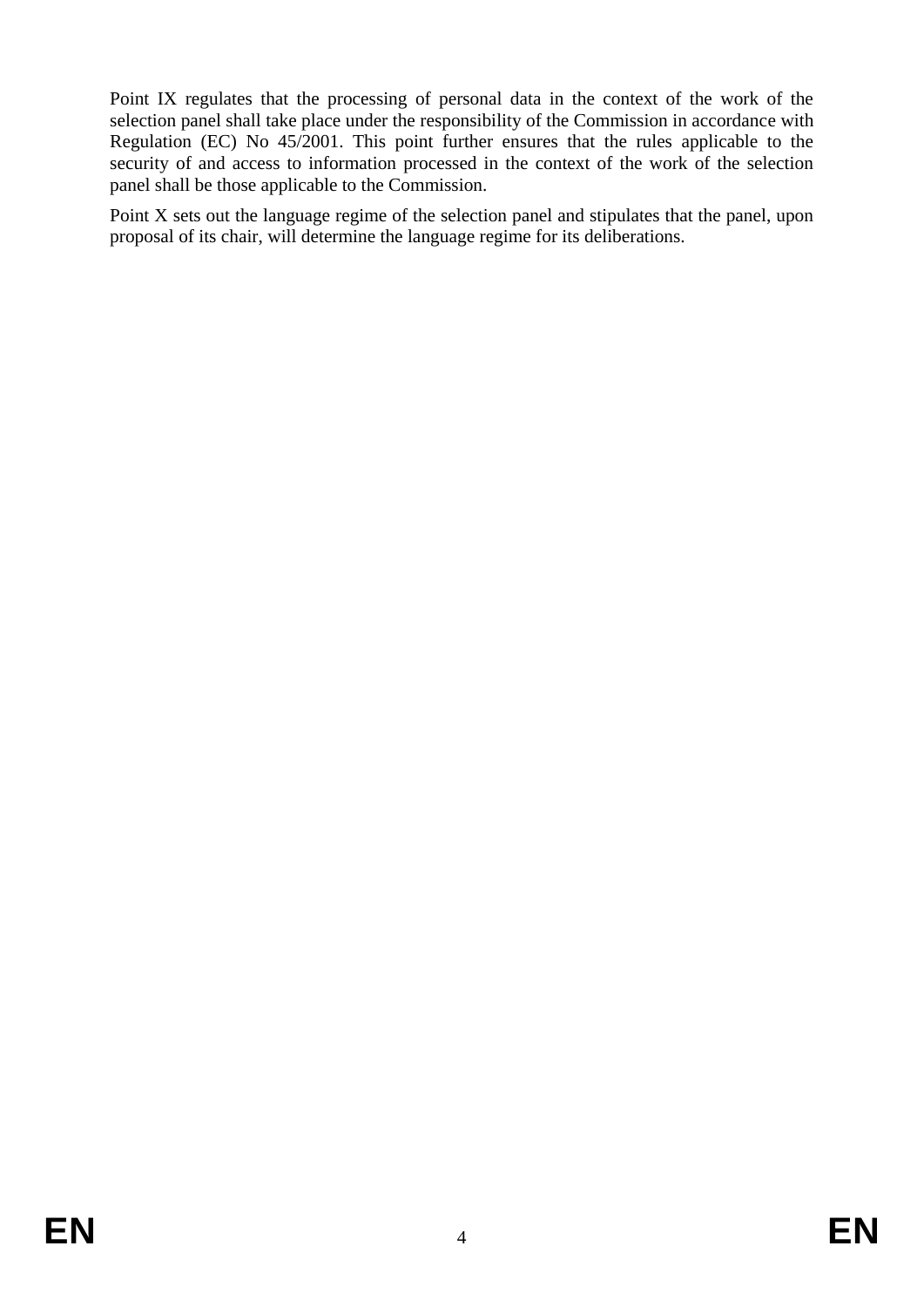#### 2018/0163 (NLE)

#### Proposal for a

### **COUNCIL IMPLEMENTING DECISION**

#### **on the operating rules of the selection panel provided for in Article 14(3) of Regulation (EU) 2017/1939 implementing enhanced cooperation on the establishment of the European Public Prosecutor's Office (''the EPPO'')**

#### THE COUNCIL OF THE EUROPEAN UNION,

Having regard to the Treaty on the Functioning of the European Union,

Having regard to Council Regulation (EU) 2017/1939 of 12 October 2017 implementing enhanced cooperation on the establishment of the European Public Prosecutor's Office (''the EPPO''), and in particular Article 14(3) thereof,

Having regard to the proposal from the European Commission,

Whereas:

- (1) Regulation (EU) 2017/1939 provides that the European Parliament and the Council are to appoint the European Chief Prosecutor, by common accord, from a shortlist of qualified candidates drawn up by a selection panel, comprised of former members of the Court of Justice and the Court of Auditors, former national members of Eurojust, members of national supreme courts, high level prosecutors and lawyers of recognised competence, as well as one member proposed by the European Parliament.
- (2) Regulation (EU) 2017/1939 also provides that the Council is to appoint each European Prosecutor from amongst three candidates nominated by each Member State after having received a reasoned opinion from that selection panel.
- (3) The procedure for the selection of the European Chief Prosecutor and of European Prosecutors should be a key element to ensure their independence as required by Article 6 of Regulation (EU) 2017/1939.
- (4) The rules of the selection panel should ensure that the panel itself has the necessary independence and impartiality to carry out its work;
- (5) The operating rules of the selection panel should therefore be established.

HAS ADOPTED THIS DECISION:

### *Article 1*

The operating rules of the selection panel provided for in Article 14(3) of Regulation (EU) 2017/1939 shall be set out in the Annex to this Decision.

### *Article 2*

This Decision shall enter into force upon signature.